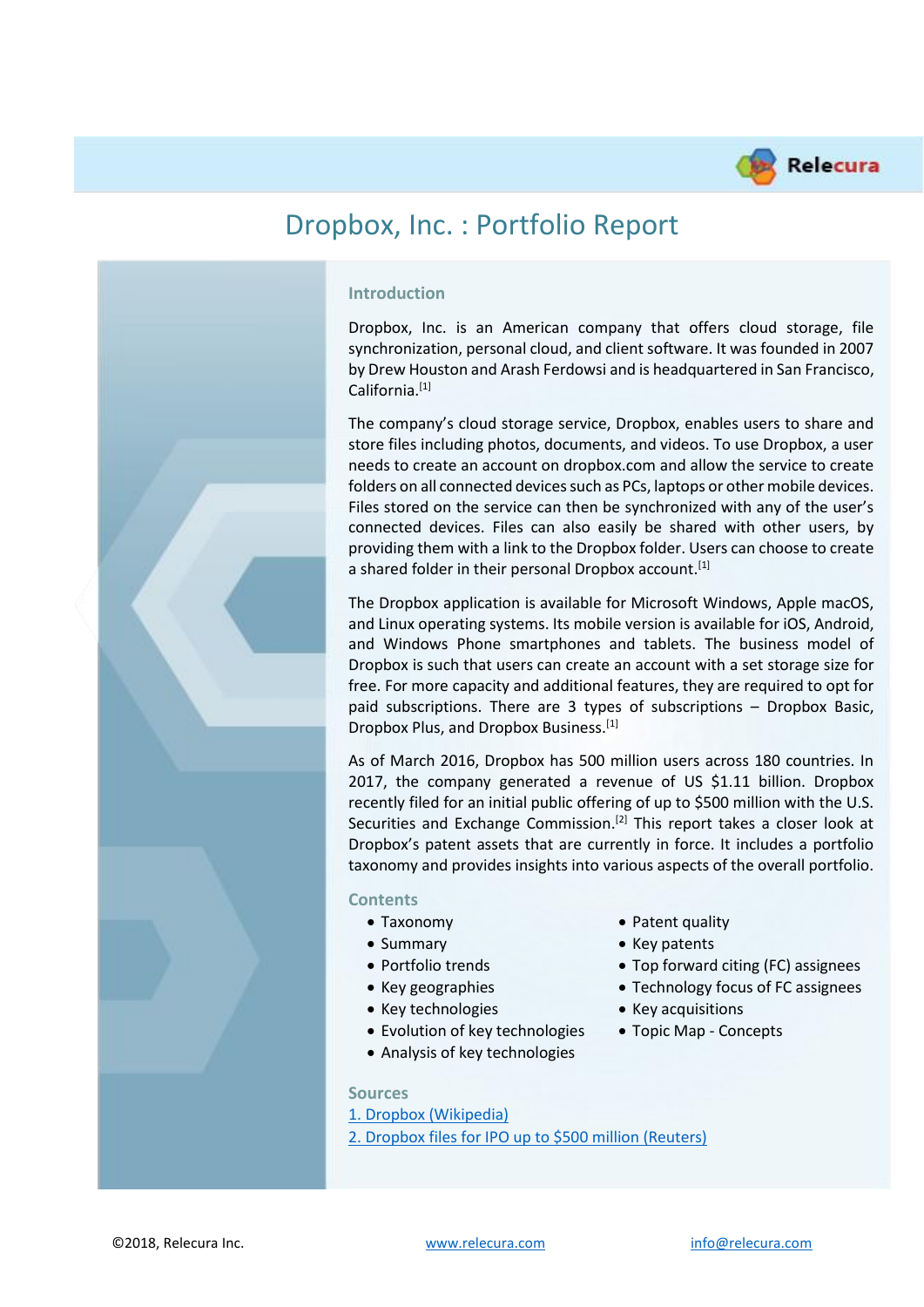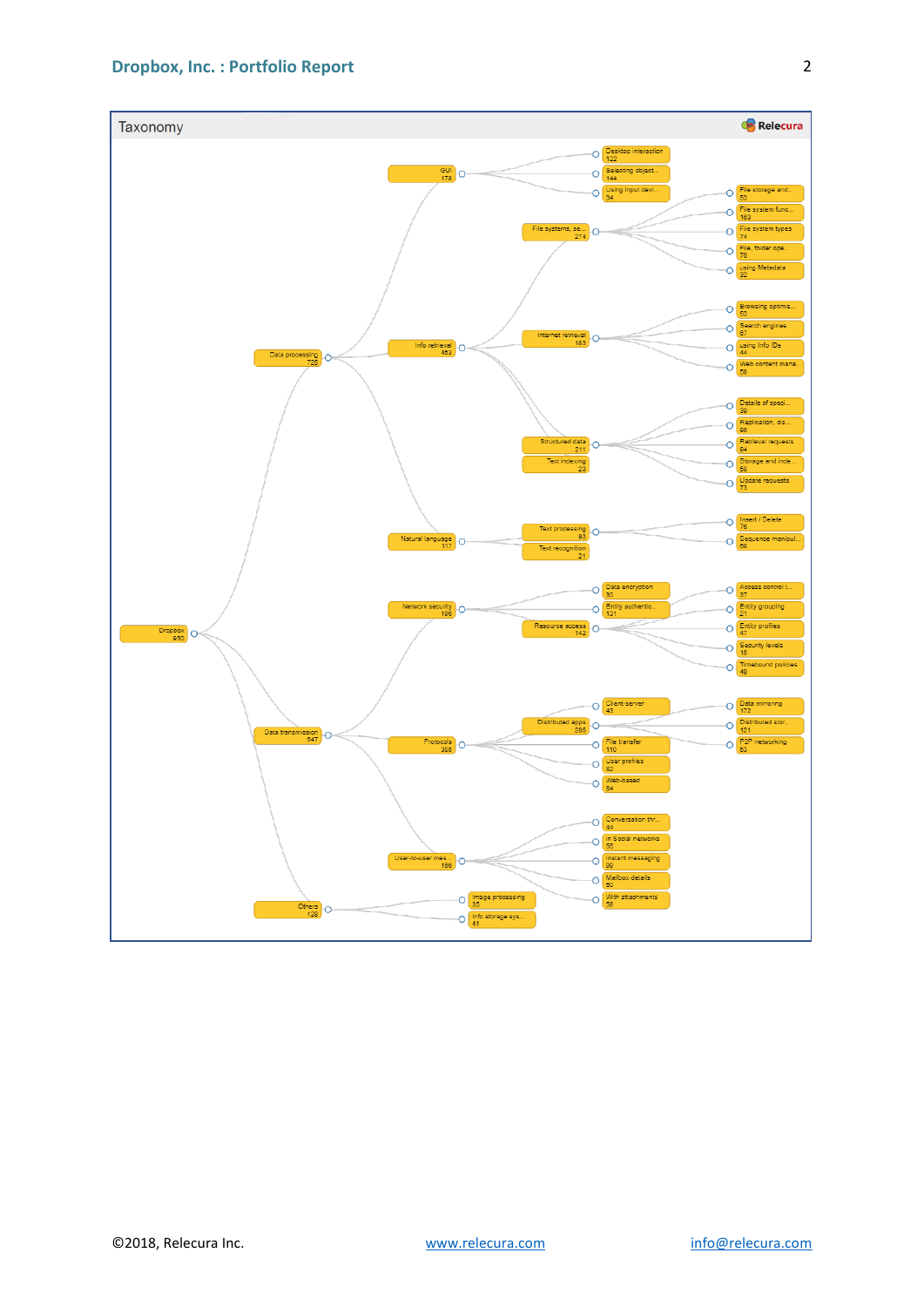| <b>Summary</b>                                           |                                             |                                             | <b>Relecura</b>                  |  |
|----------------------------------------------------------|---------------------------------------------|---------------------------------------------|----------------------------------|--|
| 囼                                                        | TOTAL DOCUMENTS COUNT (APPLICATIONS)<br>950 |                                             |                                  |  |
| <b>PUBLICATION TYPES</b>                                 | <b>IP TYPES</b>                             |                                             | PATENT BY STAR RATING            |  |
| 429<br>503                                               | 947<br>$\overline{2}$                       |                                             | 2.58                             |  |
| • Applications<br><b>C</b> Grants                        | • Invention                                 | <b>Design</b>                               | ☆☆☆☆☆                            |  |
| <b>ill</b> : Peak Year of Activity<br>2017 (343)         | ↑ : No of technologies (49)                 |                                             | *****<br>21<br>★★☆☆☆<br>548      |  |
| <b>Top Active Jurisdiction</b><br>III<br><b>US (671)</b> | * : Top Rated<br>US9049176B2 (4.5)          | $\sqrt{2}$ : Top Cited<br>US6408336B1 (468) | ☆☆☆☆☆<br>324<br>****<br>₩<br> 53 |  |



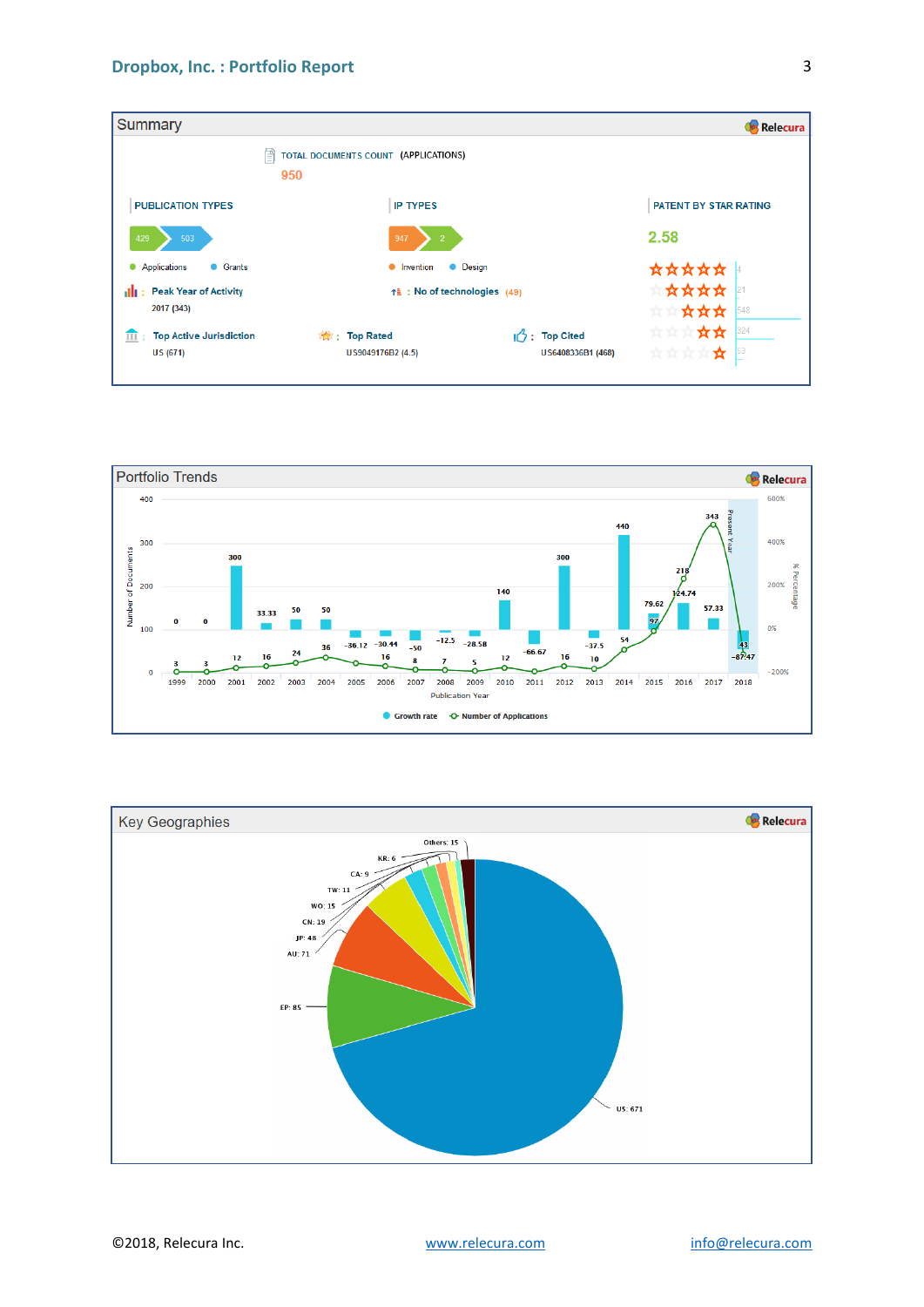



| Analysis of Key Technologies<br>Relecura |     |     |                                                                                                                                                                                                                                                                                                            |                                                         |
|------------------------------------------|-----|-----|------------------------------------------------------------------------------------------------------------------------------------------------------------------------------------------------------------------------------------------------------------------------------------------------------------|---------------------------------------------------------|
| <b>Technologies</b>                      |     |     | Applications Grants Sub Technologies                                                                                                                                                                                                                                                                       | Geographies                                             |
| digital data<br>processing               | 345 | 372 | function specific digital computer (487), communication protocols supporting network applications (332),<br>arrangements, apparatus, circuits or systems for digital transmission (280), digital interface arrangements (226),<br>architecture for network security (158)                                  | US (508), AU (64), EP<br>$(64)$ , JP $(34)$ , WO $(14)$ |
| data transmission                        | 300 | 245 | communication protocols supporting network applications (385), arrangements, apparatus, circuits or systems for<br>digital transmission (354), function specific digital computer (288), architecture for network security (196), user-to-<br>user messaging in packet-switching networks (166)            | US (378), AU (56), EP<br>$(47)$ , JP $(27)$ , CN $(12)$ |
| data processing<br>systems               | 89  | 67  | data processing in relation to administration and management (124), communication protocols supporting network<br>applications (99), function specific digital computer (92), user-to-user messaging in packet-switching networks (80),<br>data switching networks (70)                                    | US (97), AU (24), EP<br>$(19)$ , JP $(10)$ , CN $(3)$   |
| image data<br>processing                 | 11  | 46  | generating 2d images (32), rendering 3d images (29), image enhancement or restoration (16), animation (15),<br>circuits for display devices (15)                                                                                                                                                           | US (44), EP (5), JP (3),<br>TW $(2)$ , AR $(1)$         |
| information<br>storage                   | 8   | 43  | constructional parts, details or accessories for recording/reproducing apparatus (19), optical record carriers (19),<br>signal processing and circuits for record carriers (16), aspects of video games (14), loading/unloading/guiding single<br>disk cartridges or naked disks in/from disk drives. (14) | US (27), EP (9), JP (9),<br>$DE(2)$ , MY $(2)$          |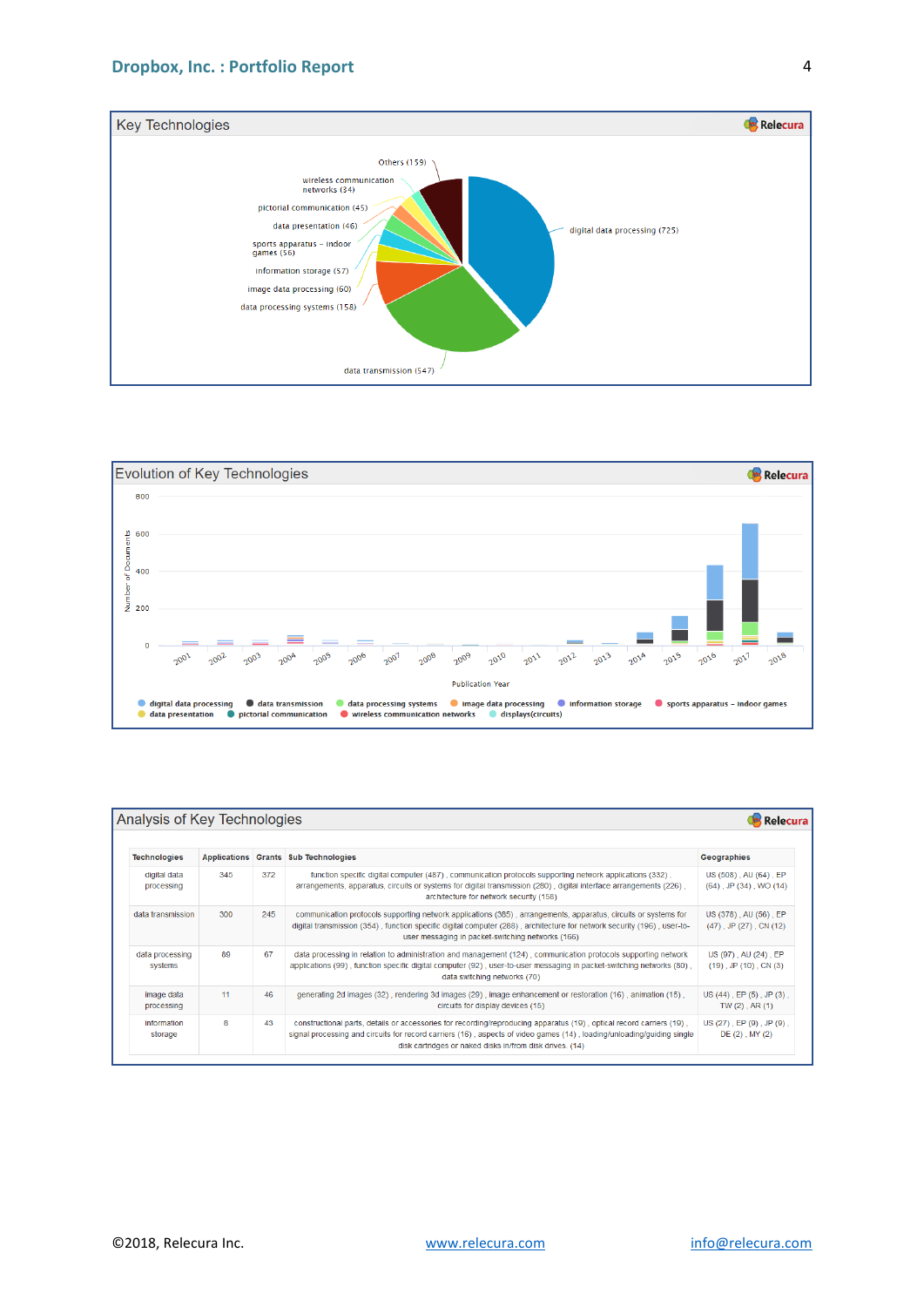#### **Dropbox, Inc. : Portfolio Report**



| Key Patents in portfolio |                                                                                                       |                                                                         |                   |                       | Relecura                 |
|--------------------------|-------------------------------------------------------------------------------------------------------|-------------------------------------------------------------------------|-------------------|-----------------------|--------------------------|
|                          |                                                                                                       |                                                                         |                   |                       |                          |
| <b>Publicaton No.</b>    | <b>Title</b>                                                                                          | Inventor                                                                | Filing<br>Date    | <b>Star</b><br>Rating | #Fwd<br><b>Citations</b> |
| US9794735B2              | Context determination for mobile devices when accessing remote<br>resources                           | Amit Mohan Joshi, Nils Bunger, Sanjeev<br>Radhakrishnan                 | $2012 - 02$<br>15 | 4.5                   | 73                       |
| US9049176B2              | File sharing via link generation                                                                      | Arash Ferdowsi, Drew Houston, Jonathan Ying, Jeffrey<br><b>Bartelma</b> | 2011-08-<br>25    | 4.5                   | 88                       |
| US20130138810A1          | Systems and Methods for Workspace Interaction with Cloud-Based<br>Applications                        | Shuki Binyamin, Jay Zaveri, Meir Morgenstern, Milind<br>Gadekar         | 2012-09-<br>07    | 4.5                   | 78                       |
| US20130246932A1          | Systems and Methods for Graphical User Interface Interaction with Cloud-<br><b>Based Applications</b> | Jay Zaveri, Doron Yaacoby, Alyssa Woodman, Jerome<br>Domurat            | 2013-04-<br>25    | 4.5                   | 83                       |
| US9027097B2              | Client application assisted automatic user log in                                                     | Andrew Bortz, Ambrus Csaszar, David Euresti,<br>Dwayne Litzenberger     | 2013-02-<br>06    | 4.0                   | 83                       |

| <b>Relecura</b><br>Top Forward Citing Assignees |  |                               |  |
|-------------------------------------------------|--|-------------------------------|--|
| Assignee                                        |  | <b>Number of</b><br>documents |  |
| <b>IBM</b>                                      |  | 98                            |  |
| <b>MICROSOFT</b>                                |  | 93                            |  |
| <b>SAMSUNG</b>                                  |  | 73                            |  |
| <b>GOOGLE</b>                                   |  | 52                            |  |
| <b>SONY</b>                                     |  | 44                            |  |
| <b>APPLE</b>                                    |  | 26                            |  |
| <b>FUJITSU</b>                                  |  | 21                            |  |
| <b>PANASONIC</b>                                |  | 21                            |  |
| <b>ADOBE SYSTEMS</b>                            |  | 20                            |  |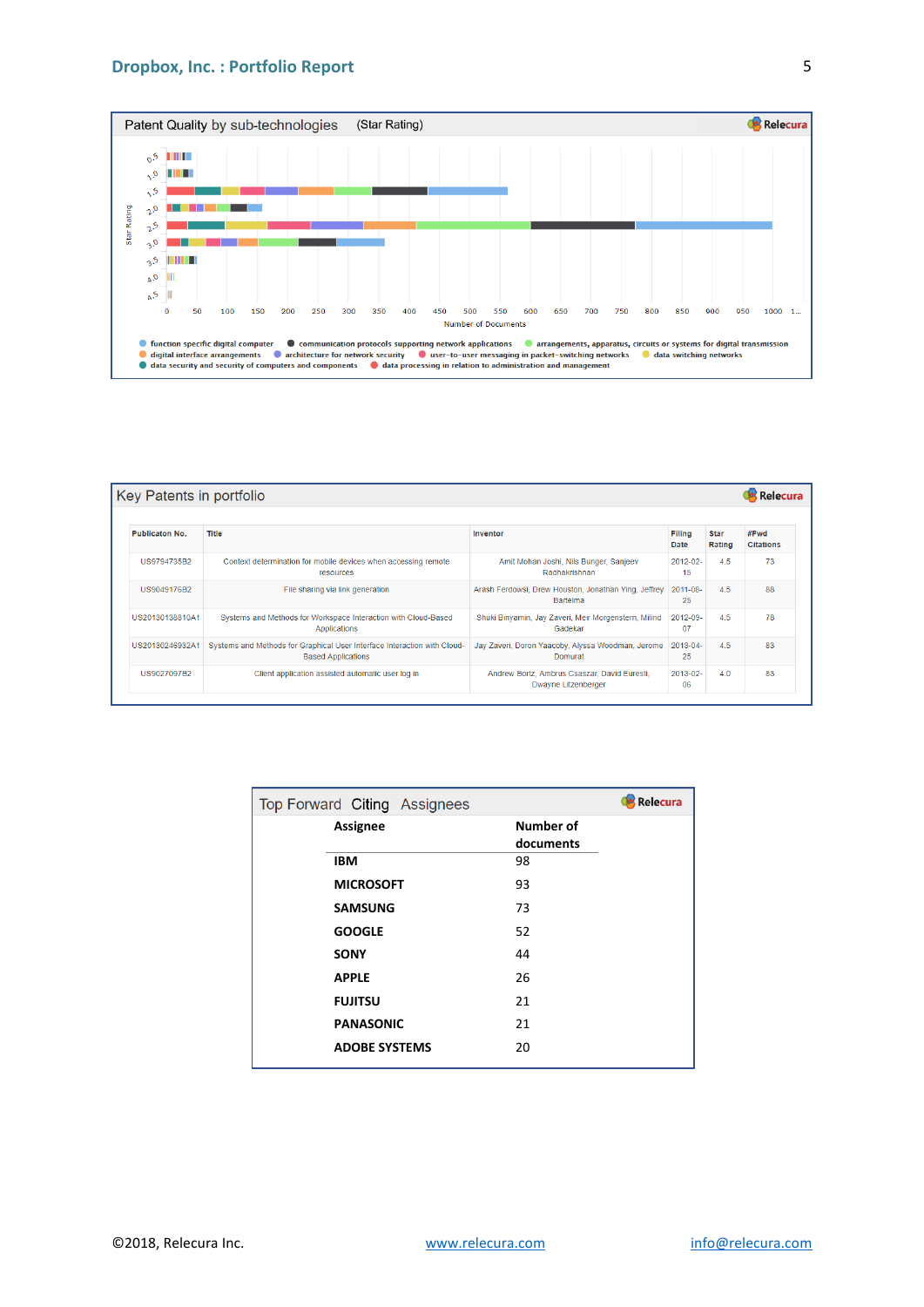#### **Dropbox, Inc. : Portfolio Report**



| Key acquisitions<br>Relecura                    |                           |                                                                                                                                                                    |  |  |
|-------------------------------------------------|---------------------------|--------------------------------------------------------------------------------------------------------------------------------------------------------------------|--|--|
| <b>Acquired from</b>                            | Number of<br>applications | <b>Technologies</b>                                                                                                                                                |  |  |
| <b>SONY</b>                                     | 85                        | sports apparatus - indoor games<br>(30), digital data processing (29),<br>information storage (25), image<br>data processing (24), pictorial<br>communication (13) |  |  |
| IBM                                             | 35                        | digital data processing (31), data<br>transmission (14), data presentation<br>(6), data processing systems (6),<br>greentech - others (4)                          |  |  |
| <b>SUGARSYNC INC</b>                            | 15                        | data transmission (17), digital data<br>processing (17)                                                                                                            |  |  |
| <b>APPTOU TECHNOLOGIES</b><br>LTD (CLOUDON INC) | 6                         | digital data processing (6), data<br>transmission (5), image data<br>processing (4)                                                                                |  |  |
| <b>ENDORSE CORP</b>                             | 4                         | data processing systems (4)                                                                                                                                        |  |  |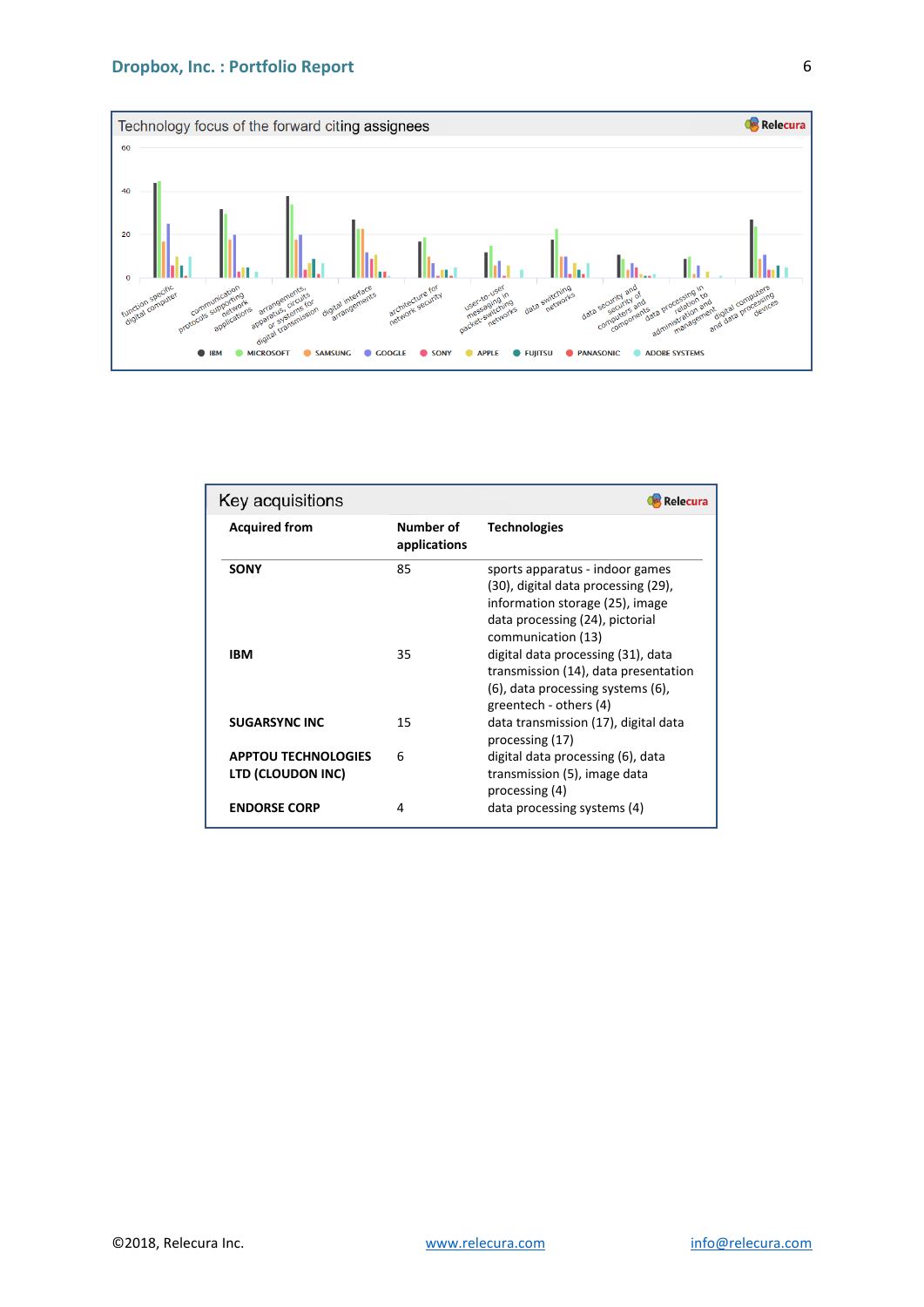